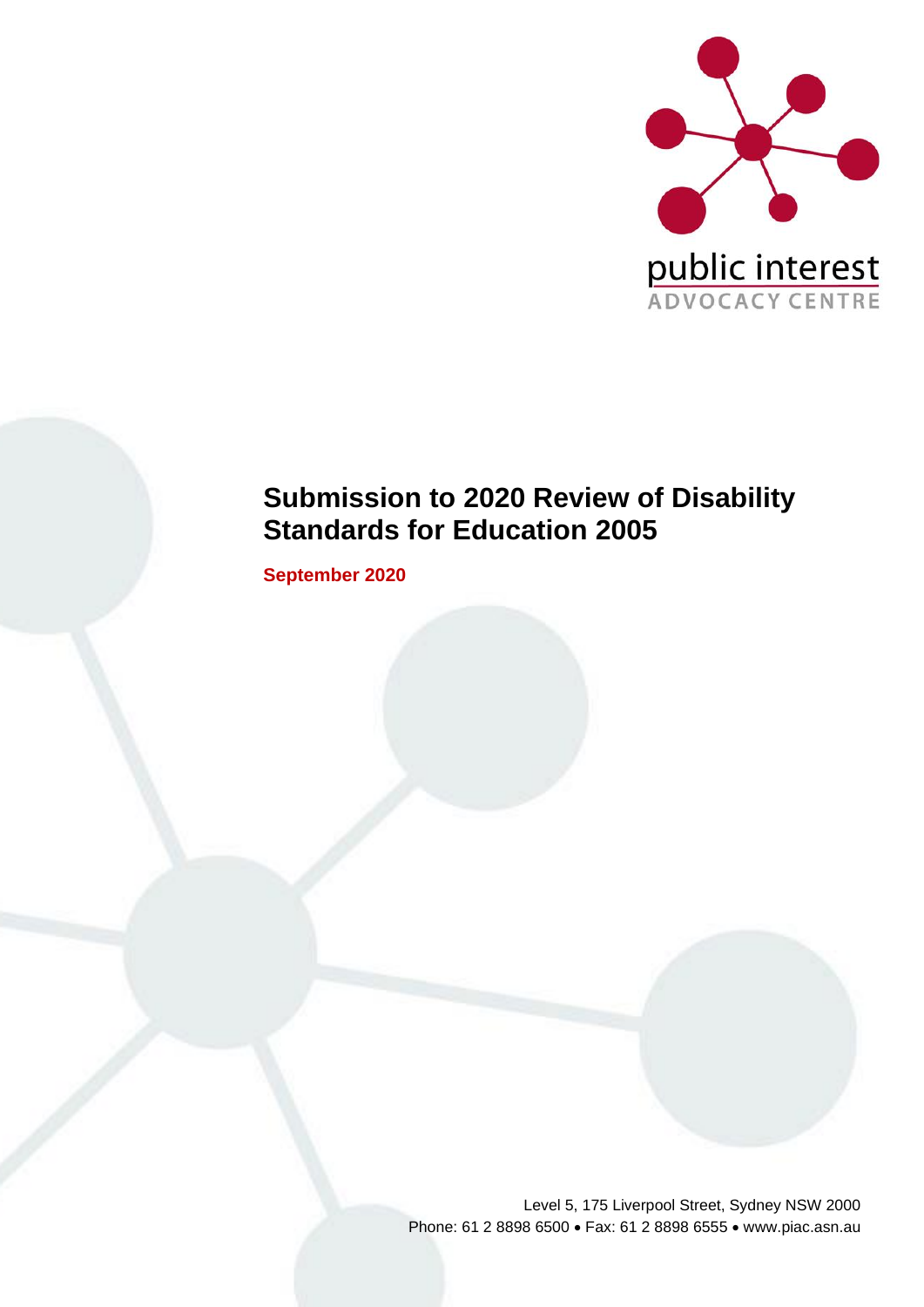# **Contents**

| 2. |  |  |  |
|----|--|--|--|
|    |  |  |  |
|    |  |  |  |
| 3. |  |  |  |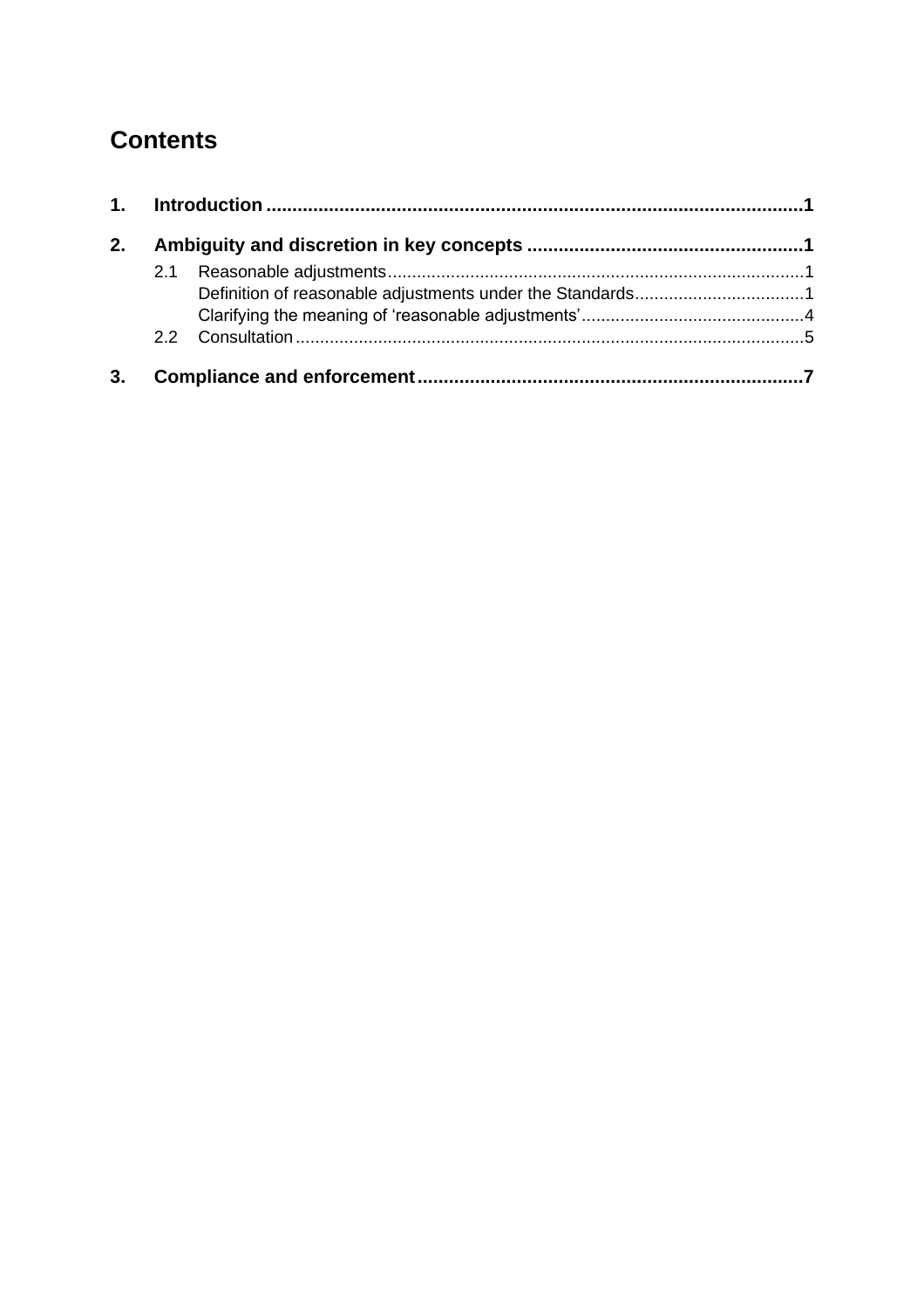## <span id="page-2-0"></span>**1. Introduction**

The Public Interest Advocacy Centre (**PIAC**) welcomes the opportunity to make submissions to the 2020 Review of the *Disability Standards for Education 2005*.

PIAC has lengthy experience in tackling barriers to justice and fairness experienced by people with disability, including cases involving access to education for children with disability. This submission draws on our experience with the Standards, focusing on the lack of clarity around concepts referred to in the Standards, and the poor enforcement and compliance mechanisms available to students with disability and their associates.

## <span id="page-2-1"></span>**2. Ambiguity and discretion in key concepts**

As stated in the Explanatory Statement to the Standards, the *primary* purpose of the Standards is to 'clarify, and make more explicit, the obligations of education and training service providers under the [*Disability Discrimination Act 1992* (Cth) (**DDA**)] and the rights of people with disabilities in relation to education and training.' Despite this, key concepts under the Standards remain illdefined and ambiguous, or inconsistent with definitions under the DDA, rendering it difficult for schools, students and their families to effectively use the Standards.

This ambiguity also leads to unnecessary conflict between students and families on the one hand, and education providers on the other, due to differing expectations of their respective rights and obligations.

Given the existing discretion provided to educators under the Standards in decision-making, this ambiguity affords educators even greater discretion, often to the detriment of students and their families.

There are two fundamental concepts under the Standards which PIAC considers requires amendment and clarification: reasonable adjustments and consultation.

## <span id="page-2-2"></span>**2.1 Reasonable adjustments**

The provision of reasonable adjustments is a core part of the Standards, and is reflected in the obligations under paras 4.2(3)(c), 5.2(2)(c), 6.2(2)(c), 7.2(5)(c), 7.2(6)(c). Part 3 of the Standards then set out how such reasonable adjustments are to be identified, including when an adjustment is said to be *reasonable* (para 3.4).

There are a number of issues with the term 'reasonable adjustments' which substantially limit the ability of the Standards to effectively clarify the obligations of educators and the rights of students with disability.

### <span id="page-2-3"></span>**Definition of reasonable adjustments under the Standards**

First, the definition of 'reasonable adjustment' differs from both the definition in the DDA and the Convention on the Rights of Persons with Disabilities (**CRPD**) 1 . This difference makes it both

<sup>1</sup> Convention on the Rights of Persons with Disabilities, opened for signature 30 March 2007, 2515 UNTR 3 (entered into force 3 May 2008) ('CRPD').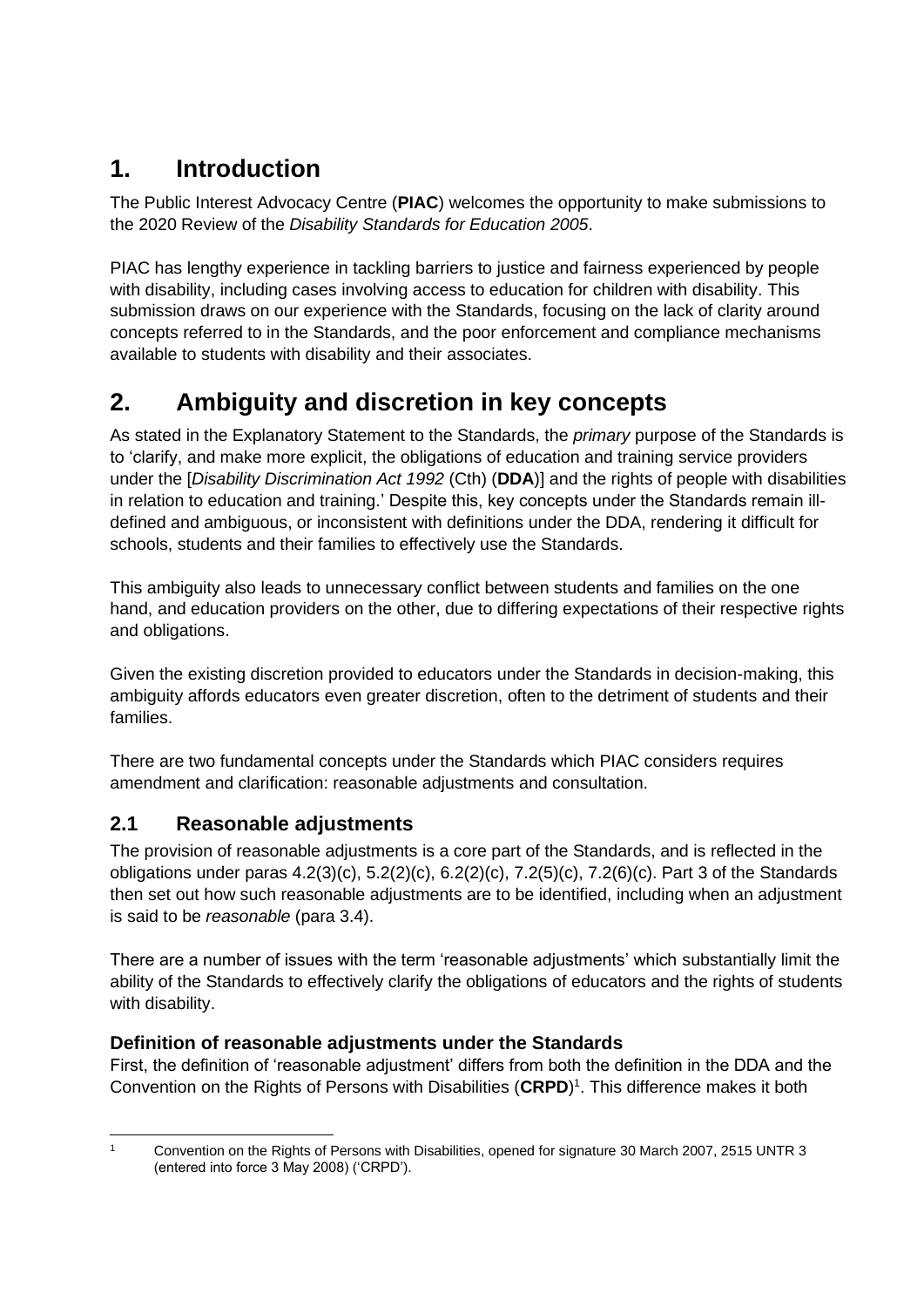inconsistent with the intention behind the concept of 'reasonable adjustment' under the DDA, and weakens the protections afforded under the DDA.

Under s 4 of the DDA, 'reasonable adjustment' is defined as an adjustment that does not impose an unjustifiable hardship on the person required to make the adjustment. It is not defined by reference to what adjustments are 'reasonable': all adjustments that do not impose an unjustifiable hardship are 'reasonable'. This is well-established by case law. In *Watts v Australia Postal Corporation*, Mortimer J held:

Thus, s 4 has effect as a deeming provision. The word "adjustment" is left undefined by the statute and is to be given its ordinary meaning as "an alteration or modification": Oxford English Dictionary (online edition). However, unlike other aspects of the DDA (see, for example, s 6) the statute does not leave it to the discriminator in the first instance and the Court in the second instance to determine whether an adjustment is "reasonable". Although the word "reasonable" is used, it has no qualitative character in its context.<sup>2</sup>

The explanatory material introducing the 'reasonable adjustment' provisions into the DDA also show that this interpretation was intended by Parliament. The Explanatory Memorandum to the *Disability Discrimination and Other Human Rights Legislation Amendment Bill 2008* provides that:

This item inserts a definition of 'reasonable adjustment' into the interpretation provision. A 'reasonable adjustment' is an adjustment that does not impose unjustifiable hardship on the person.<sup>3</sup>

The Explanatory Memorandum also states, in its outline, that the amendments in the Bill were intended to implement 'recommendations made by the Australian Government Productivity Commission in its 2004 report entitled *Review of the* Disability Discrimination Act 1992.' The recommendation made in the Productivity Commission report stated:

The Disability Discrimination Act 1992 should be amended to include a general duty to make reasonable adjustments.

• Reasonable adjustments should be defined to exclude adjustments that would cause unjustifiable hardship.<sup>4</sup>

In contrast, the Standards, which pre-date the introduction of a general 'reasonable adjustments' provision in the DDA, provide a separate definition of 'reasonable' under s 3.4. An adjustment is 'reasonable', according to s 3.4(1), 'if it balances the interests of all parties affected'. Section 3.4(2) then sets out a non-exhaustive list of relevant circumstances and interests which should be considered in balancing the interests of all parties affected.

In a note to s 3.4(2), the Standards then introduce a concept of 'unreasonable adjustment', which is not found in any substantive provision of the DDA or the Standards, and exists only as a 'note' (including as a note to s 10.2(3)).

2 • **Public Interest Advocacy Centre** • Submission to 2020 Review of Disability Standards

 $\mathfrak{p}$ (2014) 222 FCR 220, [22] '(Watts').

<sup>3</sup> Explanatory Memorandum, *Disability Discrimination and Other Human Rights Legislation Amendment Bill 2008* [28] ('Disability Discrimination Bill')

<sup>4</sup> Productivity Commission, *Review of the Disability Discrimination Act 1992* (Inquiry Report, No 30, 30 April 2004), p XLIX).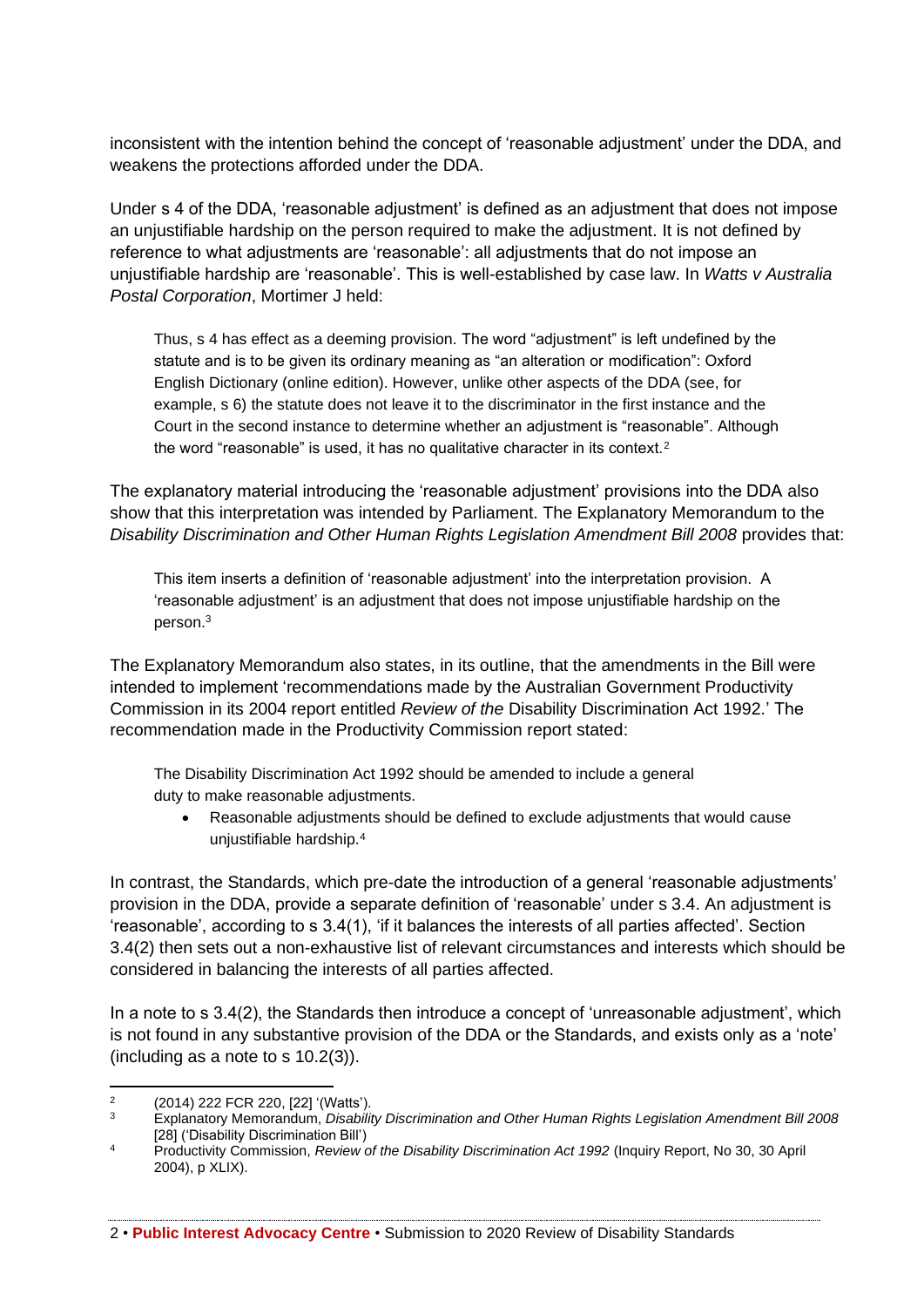In effect, the Standards introduce a 'qualitative character' (to borrow Mortimer J's term in *Watts*) to the word 'reasonable', in direct contrast to the DDA. An adjustment must first be determined to be *reasonable*, before any considerations of unjustifiable hardship are even relevant. This means that the education provider has discretion to determine first, whether the proposed adjustments are 'reasonable' and then second, if they are, whether they nonetheless impose unjustifiable hardship on the educator. In this way, the education provider gets two bites of the cherry.

Where a provider does not agree with a proposed adjustment, and considers it would cause unjustifiable hardship, the discrepancy between the DDA and Standards will not matter. However, where it would not cause unjustifiable hardship, but where the provider considers it may be 'unreasonable' on any ground, the Standards allow the provider discretion to refuse the adjustment on an additional basis.

This is both confusing and unfair for providers and consumers.

It is confusing because the definition of 'reasonable adjustment' will differ depending on whether the Standards apply. A university student for example, would need to navigate different thresholds for requesting a 'reasonable adjustment' depending on whether she was requesting a an adjustment in relation to her education at the university (where the Standards apply), or an adjustment in relation to her part-time employment by the university (where the Standards do not).

It is also confusing because the factors for determining what is 'reasonable' under s 3.4(1) and (2) are unnecessarily complicated and vague. These are matters which should be the subject of consultation between the student and their associates, and the education provider. Any adjustment resulting from the consultation should be made by the education provider, so long as it does not constitute 'unjustifiable hardship'. This is already the case for adjustments under the DDA.

The Productivity Commission's Report, prepared at a time when the Standards were in draft form, makes a similar point. It says:

The introduction of the concepts of reasonable and unreasonable adjustment in the standards raises other issues. The Commission supports the standards' use of the term 'reasonable adjustment'. It is for the most part consistent with the approach outlined earlier in this chapter, though it is unhelpful in creating a divergence between unreasonable adjustment and unjustifiable hardship. Defining reasonable adjustment as all adjustments that do not cause unjustifiable hardship would resolve this issue.<sup>5</sup>

The effect of the difference is that a student requiring reasonable adjustments to access education is subject to different, more onerous, considerations, than any other person with disability who requires reasonable adjustments for accessing any other service.

<sup>5</sup> Productivity Commission, *Review of the Disability Discrimination Act 1992* (Inquiry Report, No 30, 30 April 2004), 209.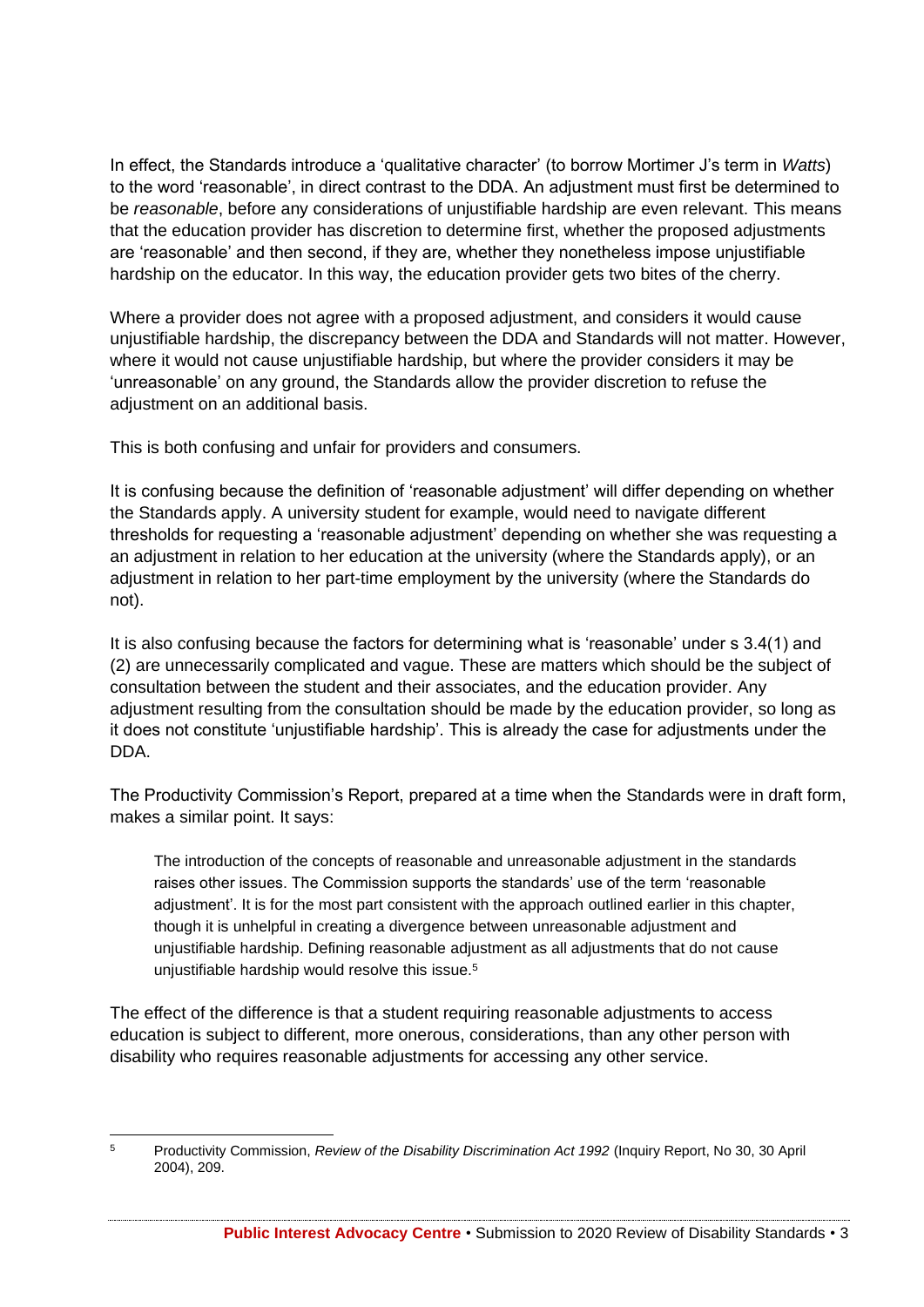The fact that it will be the education provider determining whether a proposed adjustment is 'reasonable' creates a risk of conflict. Adjustments which are considered 'reasonable' by the student and their parents may not be so considered by their school.

This unfairness is entrenched in s 34 of the DDA: provided that an education provider acts in accordance with the Standards, the provider will be exempt from the unlawful discrimination provisions of the DDA.

This discrepancy is a relic leftover from the fact that the Standards pre-date the introduction of the 'reasonable adjustment' obligations in the DDA more generally. It does not serve any useful purpose, and ought to be removed.

#### <span id="page-5-0"></span>**Clarifying the meaning of 'reasonable adjustments'**

In addition to ensuring consistency between the DDA and the Standards in respect of 'reasonable adjustments', the Standards should also be amended to provide more clarity to the term 'reasonable adjustments'.

First, it is important the Standards do not alter the definition of 'reasonable adjustments' as contained in the DDA, but rather provide guidance and clarity as to what the term means in an education context.

The DDA requires that 'adjustments' be determined by reference to the individual student only. As stated by Mortimer J in *Watts*, adjustments are made 'for' the person with disability.<sup>6</sup> However s 3.4(1) of the Standards requires the consideration of 'all parties affected', which, through s 3.4(2)(d), includes consideration of the interests of 'anyone else affected, including the education provider, staff and other students'. This is not consistent with how reasonable adjustments are determined under the DDA.

Matters regarding the interests of other affected persons are properly dealt with when considering unjustifiable hardship. By ensuring that considerations for 'reasonable adjustment' are focused on the individual student, and leaving all other considerations to be dealt with in the form of 'unjustifiable hardship', the objects of the Standards (as stated under s 1.3) – each of which are focused on persons with disabilities – are better realised. At the same time, education providers will not be required to make adjustments which would demonstrably cause unjustifiable hardship to them or to those they have obligations towards.

Second, 'reasonable adjustments' should be better aligned with international human rights law, specifically the CRPD.

The term 'reasonable adjustment', when introduced into the DDA, was intended to be consistent with international human rights law. The Explanatory Memorandum to the *Disability Discrimination Bill* provides that the definition of 'reasonable adjustment' is 'consistent with the definition of 'reasonable accommodation' in Article 2 of the [CRPD].' 7

'Reasonable accommodation' is there defined as follows:

<sup>6</sup> *Watts*, [23]-[24].

Explanatory Memorandum, [29]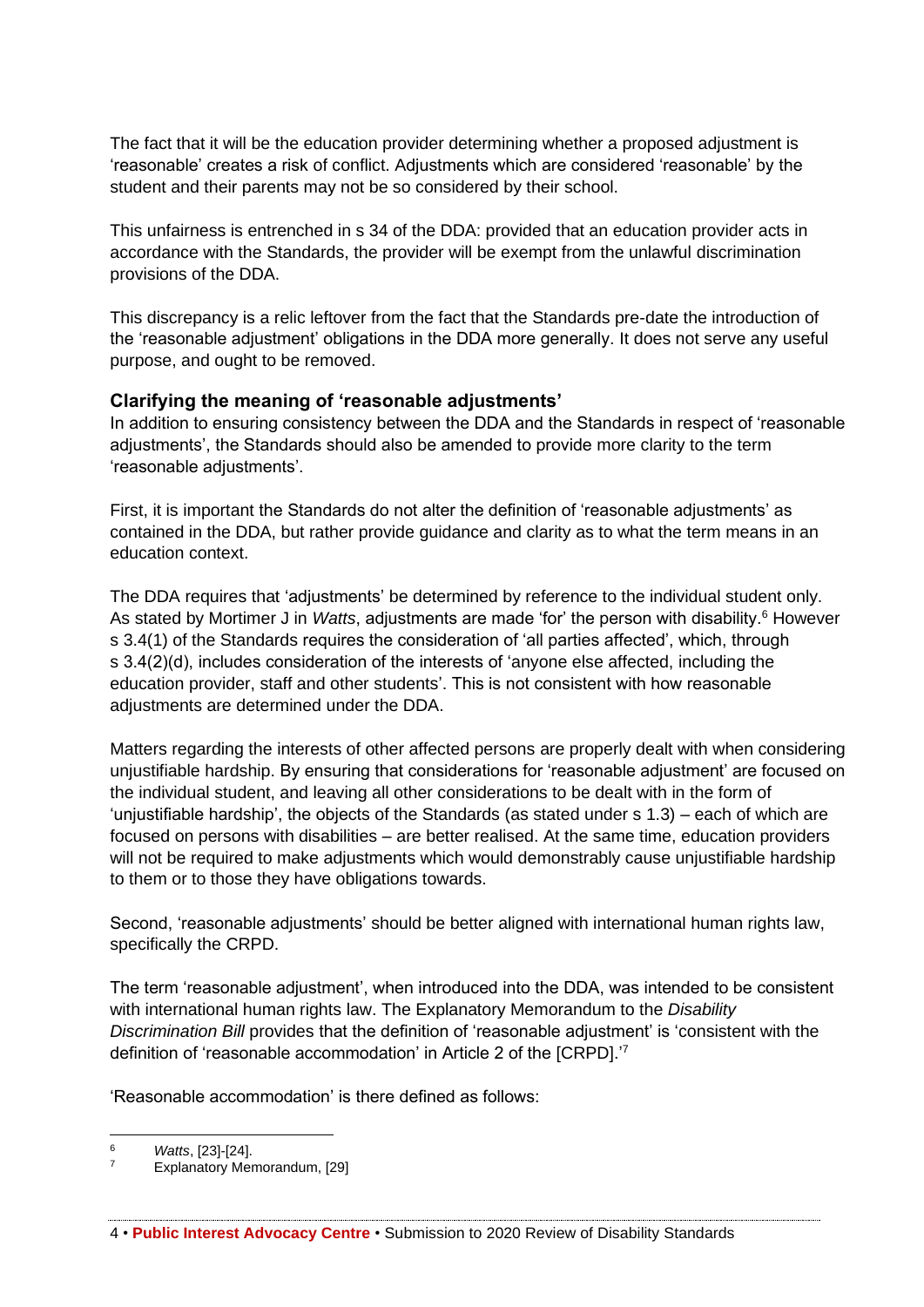"Reasonable accommodation" means necessary and appropriate modification and adjustments not imposing a disproportionate or undue burden, where needed in a particular case, to ensure to persons with disabilities the enjoyment or exercise on an equal basis with others of all human rights and fundamental freedoms<sup>8</sup>

General Comment No. 6 on Article 5 provides useful guidance on what 'reasonable accommodation' means.<sup>9</sup> We recommend the Department consider the quidance provided in this General Comment. Elements that guide the implementation of this duty include:

- Identifying and removing barriers that have an impact on the enjoyment of human rights for persons with disabilities, in dialogue with the person with a disability concerned
- Assessing whether an accommodation is feasible (legally or in practice)
- Assessing whether the accommodation is relevant (i.e., necessary and appropriate) or effective in ensuring the realisation of the right in question
- Ensuring that the reasonable accommodation is suitable to achieve the essential objective of the promotion of equality and the elimination of discrimination against persons with disabilities
- Ensuring that the persons with a disability more broadly do not bear the costs

In the context of inclusive education specifically, General Comment No. 4 provides extensive examples of how reasonable accommodations should be recognised and implemented, and the types of accommodations which might be sought. For brevity, the details in General Comment No. 4 are not extracted here, however we recommend the Department give consideration to the principles there outlined.<sup>10</sup>

#### *Recommendation 1: Amend the Standards in respect of 'reasonable adjustment'*

*The Standards should be amended to ensure that the definition of 'reasonable adjustment' is consistent with the definition used in the* Disability Discrimination Act 1992*, and for consistency*  with the concept of 'reasonable accommodation' under the UN Convention on the Rights of *Persons with Disabilities. The Standards should provide greater clarity in respect of what 'reasonable adjustment' requires.*

### <span id="page-6-0"></span>**2.2 Consultation**

The consultation provisions of the Standards also require amendment for clarity and guidance. Consultations form a core part of the reasonable adjustments (if any) to be provided to a student. Students and/or their associates (including their parents or other relatives or carers) must be consulted before an adjustment is made (s 3.5).

The Standards do not, however, specify what consultation means, or how the requirements might be satisfied. This point was noted in the report of the 2015 Review.

 $rac{8}{9}$  CRPD, Art 2.

<sup>9</sup> Committee on the Rights of Persons with Disabilities, General Comment No 6 (2018): On equality and nondiscrimination UN Doc CRPD/G/GC/6 19th sess, (26 April 2018).

<sup>10</sup> Committee on the Rights of Persons with Disabilities, General Comment No 4 (2016): On the right to inclusive education UN Doc CRPD/G/GC/4 (25 November 2016).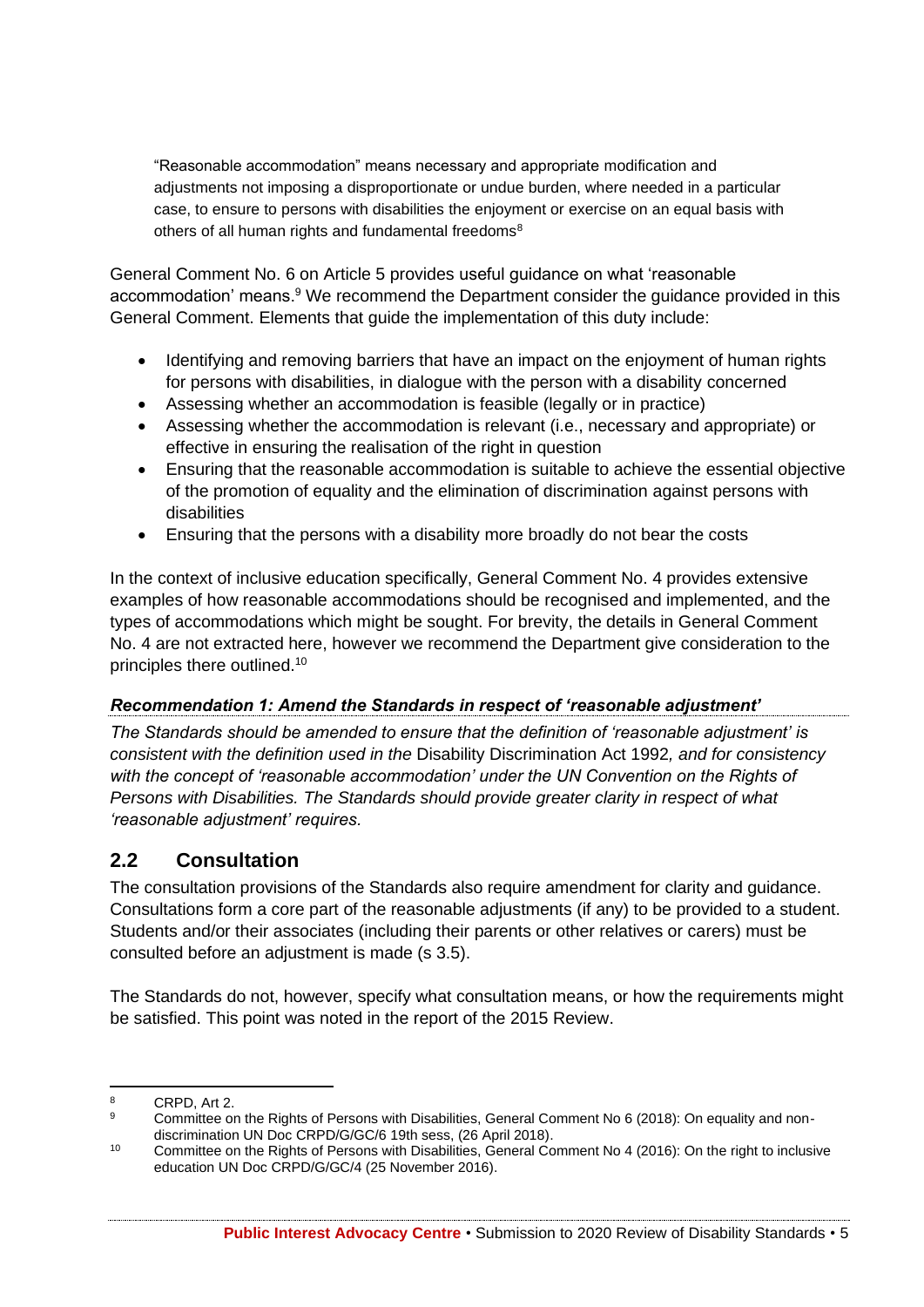While tools are available to assist educators and students in engaging in consultation<sup>11</sup>, from a legal and compliance standpoint, the Standards do not provide a sufficient baseline for consultation. This renders the Standards ineffective in ensuring that educators are aware of their obligations, and in providing remedies for students and their associates where educators do not engage sufficiently in consultations.

The Government's response to the 2015 Review was that 'the Australian Government cannot enforce specific requirements around consultation'.<sup>12</sup> While it may not be desirable to create specific requirements around consultation, it is necessary for there to be minimum baselines for several reasons.

First, the Standards are not simply a guidance or policy tool to assist students in accessing education without discrimination. They are subordinate legislation, breach of which contravenes the DDA and which may entitle the student to a remedy.<sup>13</sup> Conversely, compliance with the Standards also renders the unlawful discrimination provisions in the DDA inapplicable.<sup>14</sup> The Standards are a powerful instrument for both education providers to defend against claims of discrimination, and students to ensure their rights are respected.

Given that consultation underpins a significant portion of the Standards, it is important that consultation be given effective meaning within the Standards.

Second, the Standards so far have proven ineffective in providing a minimum baseline for consultations. In several decisions, the courts have declined to provide any clarity around the obligation of consultation.

In *Walker v State of Victoria*, Tracey J held that:

[The Standards] do not, however, require that such consultation take any particular form or occur at any particular time. Those involved may meet formally or informally. Discussions can be instigated by either the school or the parents. Consultation may occur in face-to-face meetings, in the course of telephone conversations or in exchanges of correspondence.<sup>15</sup>

In *Burns v Director General of the Department of Education*, Judge Lucev held:

To the extent that the *DD Act*, read with the *Disability Standards*, provides a right to be consulted it is not a right which requires the consultation to take a rigid form, or any particular form at all…

The requirement to consult, which is a mandatory requirement under the *Disability Standards*, ought not be performed in a perfunctory way, and requires a proper process, including the

…

6 • **Public Interest Advocacy Centre** • Submission to 2020 Review of Disability Standards

<sup>11</sup> For example, the Department's Fact Sheet on Effective Consultation and the 'Planning for Personalised Learning and Support: A National Resource'.

<sup>&</sup>lt;sup>12</sup> Initial Response, p 10.<br><sup>13</sup> DDA s <sup>32</sup>

 $13$  DDA, s 32.

 $14$  DDA, s 34.

<sup>15</sup> [2011] FCA 258, [284]. Tracey J's remarks in this paragraph were upheld on appeal: *Walker v State of Victoria* [2012] FCAFC 38.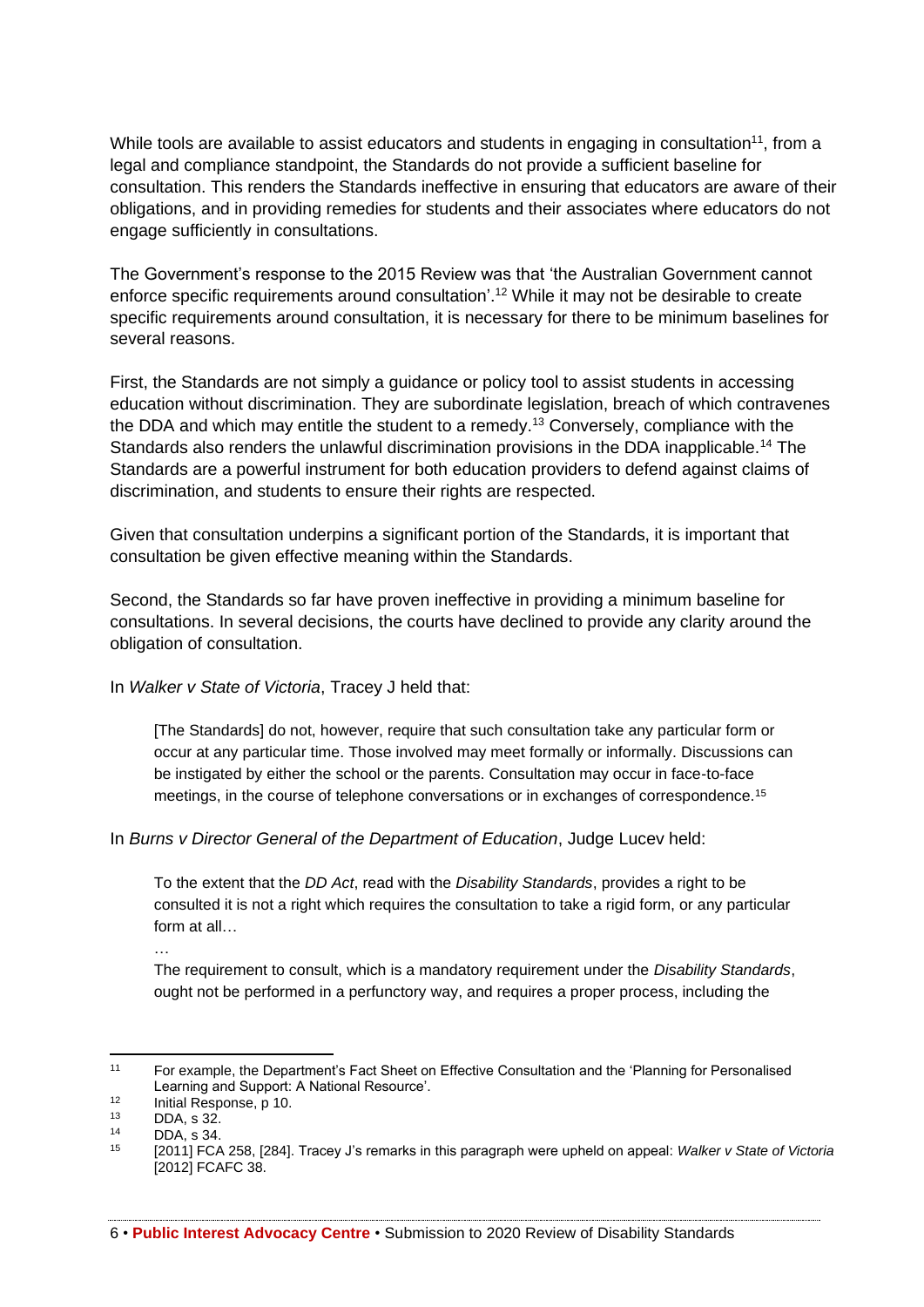exchange of appropriate information. …there is to be consultation in a comprehensive manner with an exchange of information.<sup>16</sup>

In both of these cases, the courts held that there was 'extensive' consultation, and so allegations concerning a breach of the requirement to consult were not upheld. However, PIAC is aware of cases where consultation has not been 'extensive', and arguably, not sufficient under the Standards.

We consider that the consultation provisions in the Standards should be clarified, and that Judge Lucev's comments in *Burns* provides a useful starting point. The Standards should provide that:

- Consultation requires a proper process and must be comprehensive. It is not necessary for the Standards to specify a particular process, but it should require the education provider to provide for a process that is clear, transparent and comprehensive. It should not be 'perfunctory'.
- The student's advocates or medical professionals must be permitted to attend consultations if requested by the student or their parent.
- Consultation must be conducted in good faith by all parties, including the exchange of relevant information.
- Where a formal process for consultation is adopted, written records of consultation must be prepared by the education provider.
- Consultation must be ongoing in relation to any ongoing enrolment of a student with disability.
- Consultations may include independent persons where agreed to by the parties involved, but only with the consent of the student and their associate.

Each of these points are consistent with the Department's Fact Sheet on Effective Consultation and with Judge Lucev's comments in *Burns*, and are able to form the basis for a minimum baseline for consultations. Having a set of baseline provisions for consultation ensures that there is substance to ss 32 and 34 of the DDA in respect of consultation.

### *Recommendation 2: Amend the Standards in respect of 'consultation'*

*The Standards should be amended to provide a minimum baseline for 'consultation'. The minimum baseline should reflect that consultation requires:*

- *(a) a proper process to be instituted;*
- *(b) good faith participation by all parties;*
- *(c) written records of consultation for all formal consultation processes;*
- *(d) where requested by the student or their associate, participation by the student's advocate or medical professional; and*
- *(e) where requested and agreed to between the parties, the involvement of independent persons.*

## <span id="page-8-0"></span>**3. Compliance and enforcement**

Related to the issues around the lack of clarity in key concepts is the difficulties in enforcing compliance with the Standards. This is an issue that was identified in the 2015 Review, and

<sup>16</sup> [2015] FCCA 1769, [177] and [179].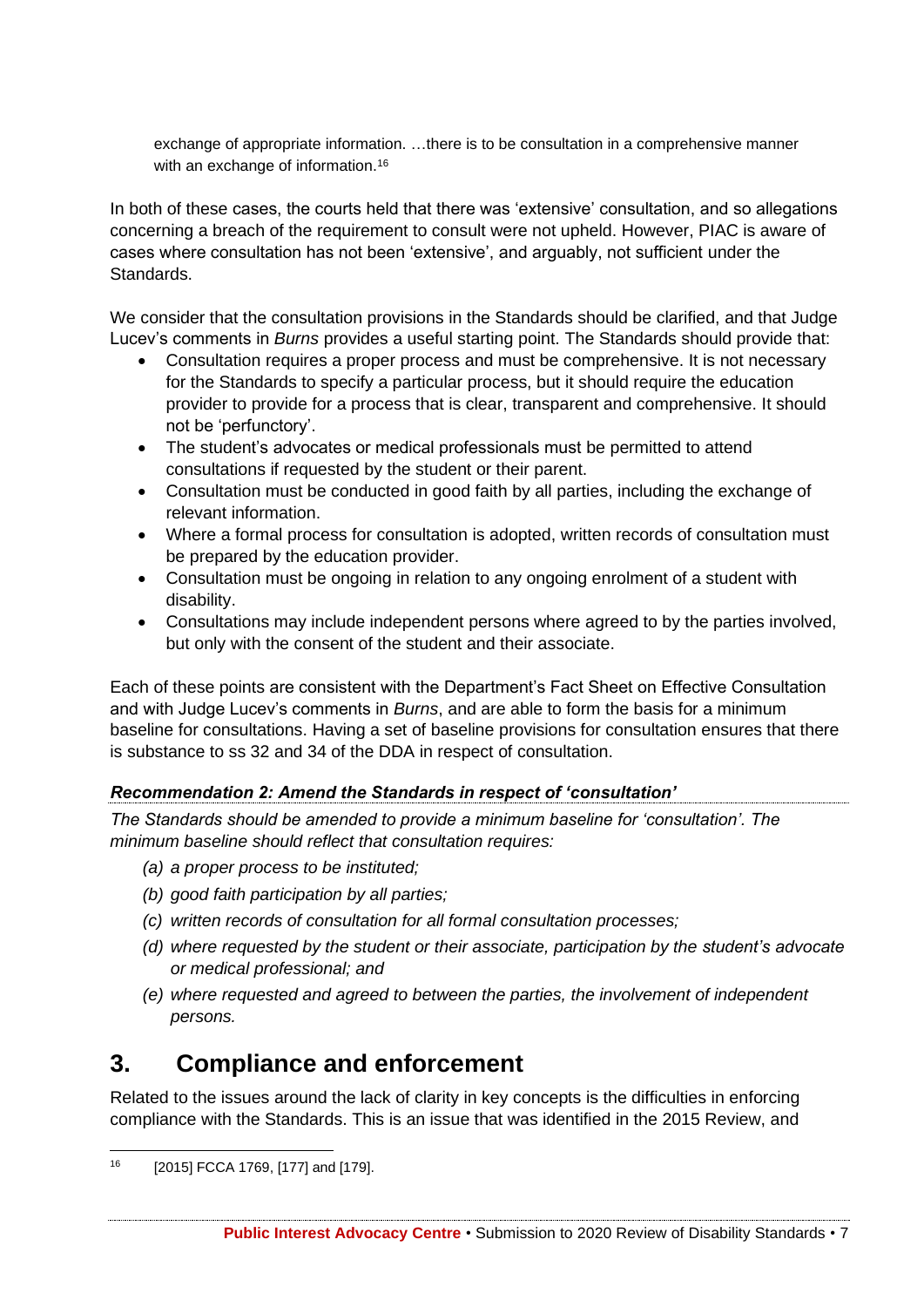reflected in two recommendations: first, that the Australian Government 'develop nationally consistent tools to enable education institutions to conduct "self-audits"'<sup>17</sup>, and second that the Government 'explore the feasibility of a nationally consistent monitoring and accreditation model to strengthen proactive compliance'.<sup>18</sup>

The Government's response noted its preference to develop 'self-audit' tools over establishing a nationally consistent monitoring and accreditation model due to the 'deregulation agenda of the Australian Government'.<sup>19</sup>

There are two interrelated issues when it comes to the compliance and enforcement mechanism within the Standards. The first is the limited complaints-based compliance model, which requires complaints against the Standards to be made to the Australian Human Rights Commission (**Commission**). Should that process fail, complainants are only able to pursue the matter through the courts process. The Department is well aware of the limitations of this model, and the burden placed on students and their associates, given its previous 2015 Review.

The second issue is the ambiguity of key concepts within the Standards, especially in relation to reasonable adjustments and consultation, as discussed in this submission.

The combination of these issues gives rise to unnecessary disputes about what a student is entitled to and what the education provider is obliged to provide. There is no independent authority (short of the Federal Court) to assist parties to understand what may be required by the Standards. Those disagreements can only be dealt with through the complaints process to the Commission, by which point relationships have often deteriorated. While the Commission process is intended to be informal, this is nevertheless a serious step to be taken by students, given the formal allegations of discrimination or breaches of the Standards that are being made.

Once a complaint reaches the Commission, the Commission has no power to make findings in respect of compliance with the Standards, or to enforce compliance. Any resolution of complaints at the Commission does not necessarily provide parties with clearer guidance on the interpretation of the Standards. It also does not set any precedent for the provider involved, or for any other provider, in the interpretation of their obligations.

It is only when a complaint reaches the Court that the education provider's compliance with the Standards can be examined and enforced if necessary.

This lengthy complaints-driven mechanism is inappropriate for an instrument whose primary purpose is to 'clarify, and make more explicit, the obligations of education and training service providers'. It is especially inappropriate in cases where the student and their parents seek to have an ongoing relationship with the education provider.

PIAC submits that consideration should be given to establishing an independent agency to monitor compliance with the Standards, or to establish such a function within the Commonwealth Ombudsman, which would also provide tools to assist students and their associates, and

8 • **Public Interest Advocacy Centre** • Submission to 2020 Review of Disability Standards

<sup>&</sup>lt;sup>17</sup> 2015 Review of the Standards IX, Recommendation 6.<br><sup>18</sup> Lhid Recommendation 10

 $18$  Ibid, Recommendation 10.<br> $19$  Australian Government, De

<sup>19</sup> Australian Government, Department of Education and Training, *Initial Response to the 2015 Review of the Disability Standards for Education*, 8.